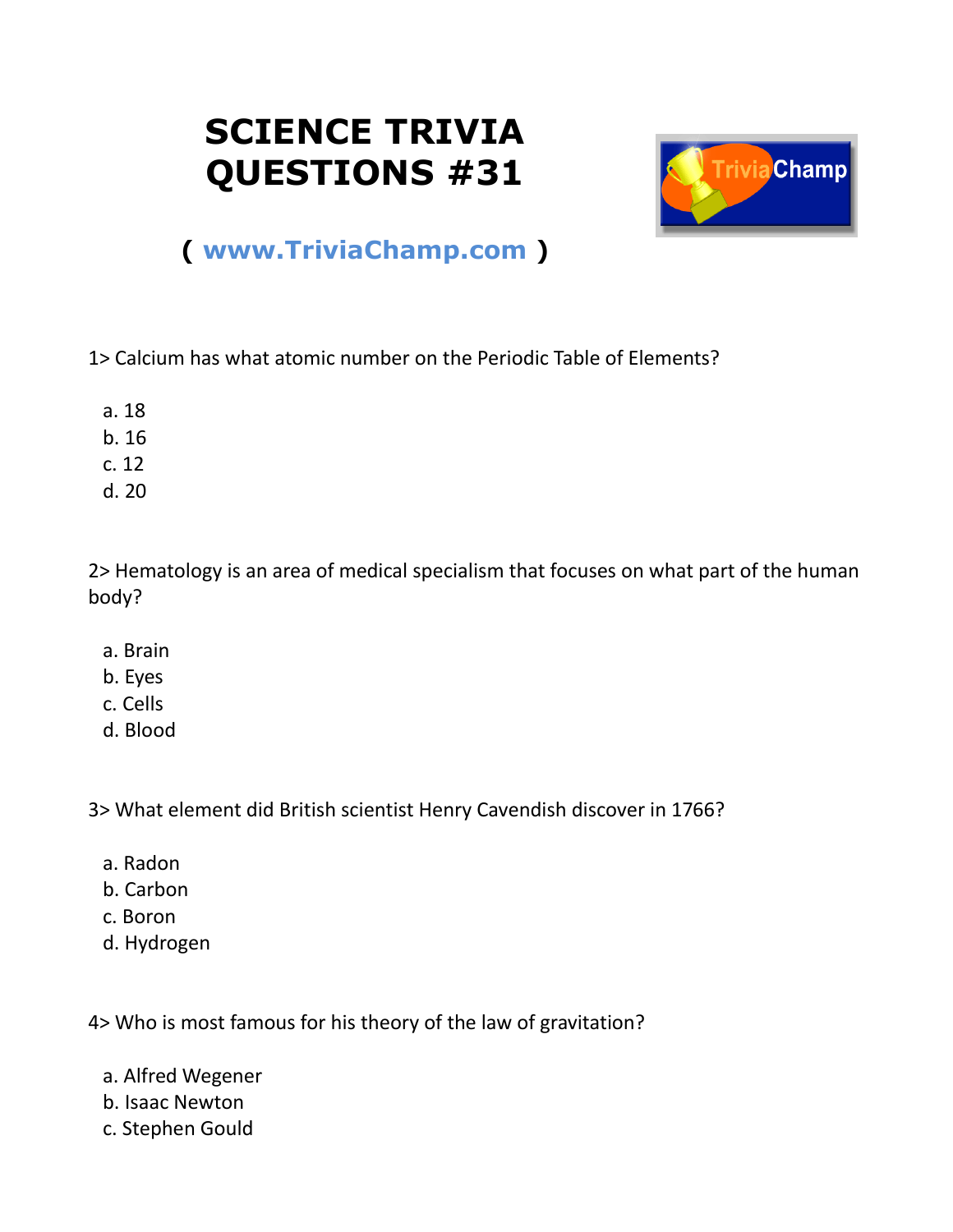d. Albert Einstein

5> Eleven on the Beaufort Wind Force Scale indicates what?

- a. Violent Storm
- b. Light Breeze
- c. Calm
- d. Hurricane

6> Eyes are affected by which of these diseases?

- a. Conjunctivitis
- b. Encephalitis
- c. Cystitis
- d. Dermatitis

7> English geologist and naturalist, he is best known for his contributions to evolutionary theory. Who is he?

- a. Albert Einstein
- b. James Watson
- c. Charles Darwin
- d. David Baltimore

8> In what decade was Sir Henry Dale awarded the Nobel Prize for Physiology?

- a. 1940s
- b. 1930s
- c. 1960s
- d. 1950s

9> Name the Polish-born French physicist famous for her work on radioactivity.

a. Rosalind Franklin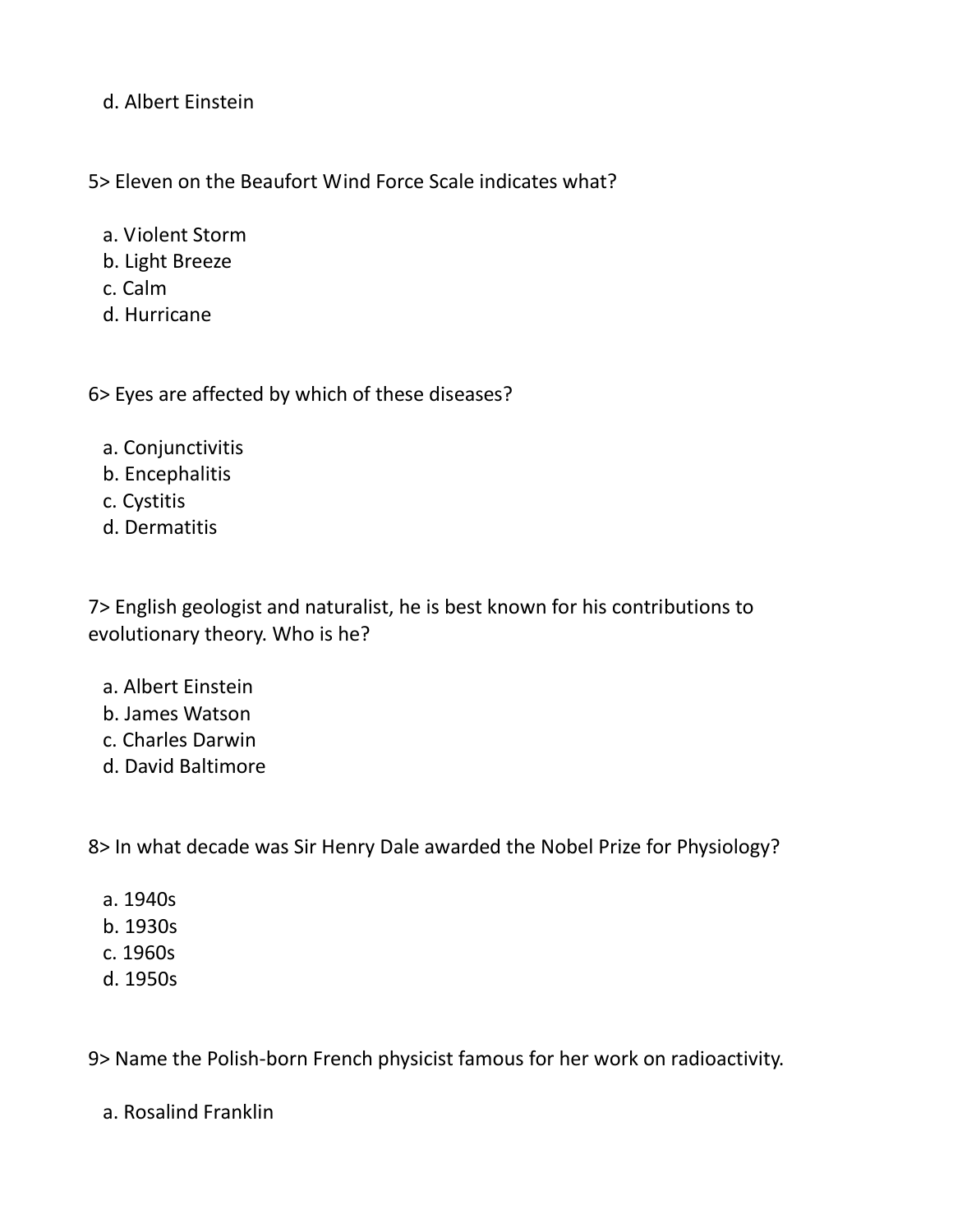b. Lise Meitner

- c. Marie Curie
- d. Ada Lovelace

10> Consisting of countless small particles, the "Encke Gap" is a feature of which planet?

- a. Neptune
- b. Uranus
- c. Jupiter
- d. Saturn

11> Found in the eastern part of North America, the common mudpuppy is what type of animal?

- a. Frog
- b. Toad
- c. Crocodile
- d. Salamander

12> The medical branch that deals with the study of bones is known as what?

- a. Periodontics
- b. Pediatrics
- c. Otology
- d. Orthopedics

13> The only remaining species in the genus Dermochelys, which turtle is the largest of all living turtles?

- a. Wood Turtle
- b. Mud Turtle
- c. Reeves Turtle
- d. Leatherback Sea Turtle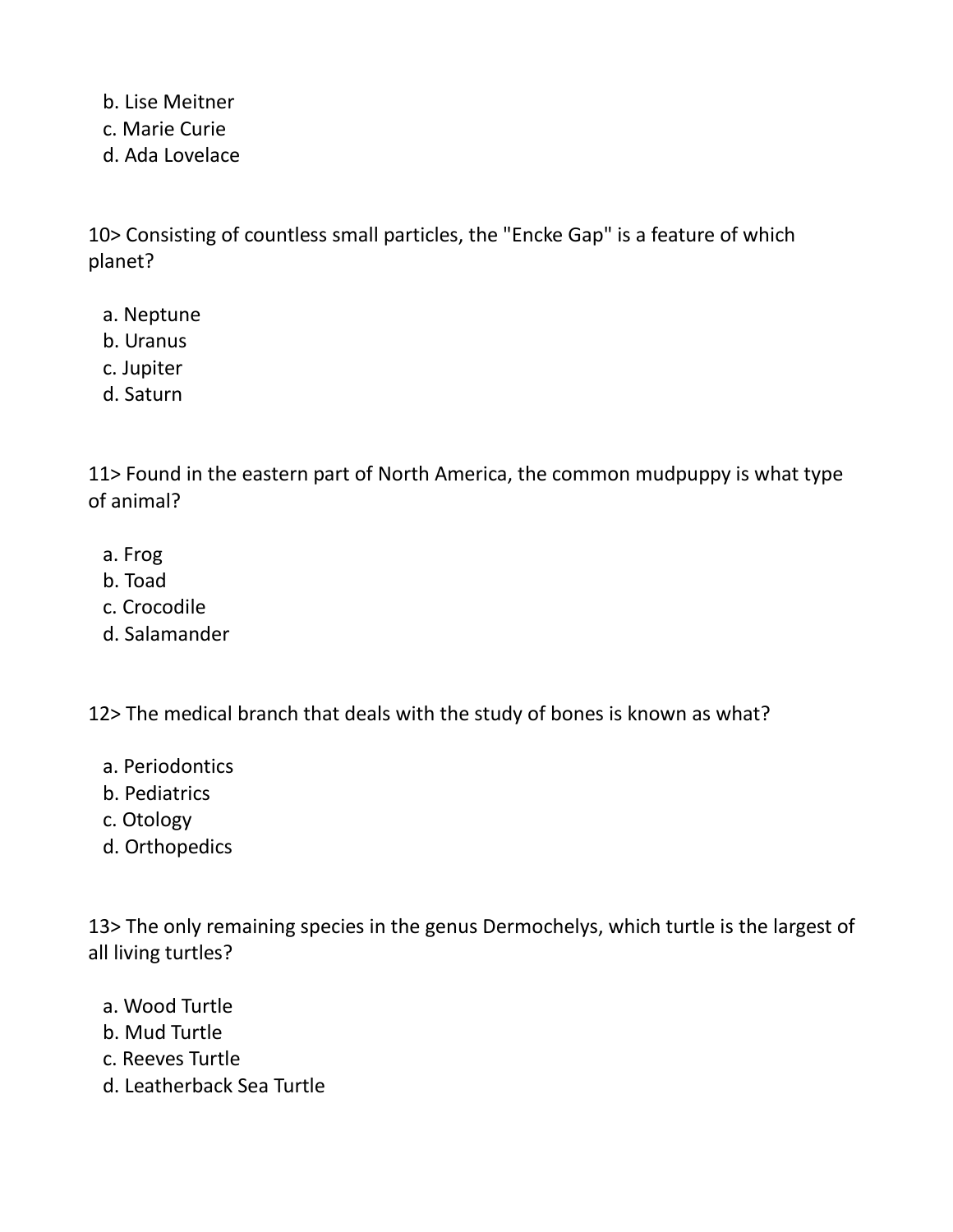14> The energy in a sound wave can be measured using what unit of measurement?

- a. Moles
- b. Decibels
- c. Pascals
- d. Radio Waves

15> The explosion of a star that has reached the end of its life is known as?

- a. Bolide
- b. Supernova
- c. Solstice
- d. Black Hole

## **Answers:**

1> 20 - Calcium has 20 protons within its nucleus, therefore its atomic number is 20. 2> Blood - Doctors that are specialized in hematology are known as hematologists or haematologists.

3> Hydrogen - Cavendish called hydrogen 'inflammable air'.

4> Isaac Newton - Newton's law has since been outdated by Einstein's theory of general relativity.

5> Violent Storm - The scale was first devised in 1805 by Irish hydrographer Francis Beaufort.

6> Conjunctivitis - Conjunctivitis is also known as pink eye.

7> Charles Darwin - Published in 1859, Darwin described his theories of evolution in his book 'On the Origin of Species'.

8> 1930s - Dale shared the 1936 Nobel Prize in Physiology with Otto Loewi.

9> Marie Curie - Marie discovered two elements, polonium and radium.

10> Saturn - Encke Gap is better known as the Rings of Saturn.

11> Salamander - Mudpuppies take approximately six years to reach sexual maturity.

12> Orthopedics - Many of the developments in orthopedic surgery have resulted from injuries sustained during wartime.